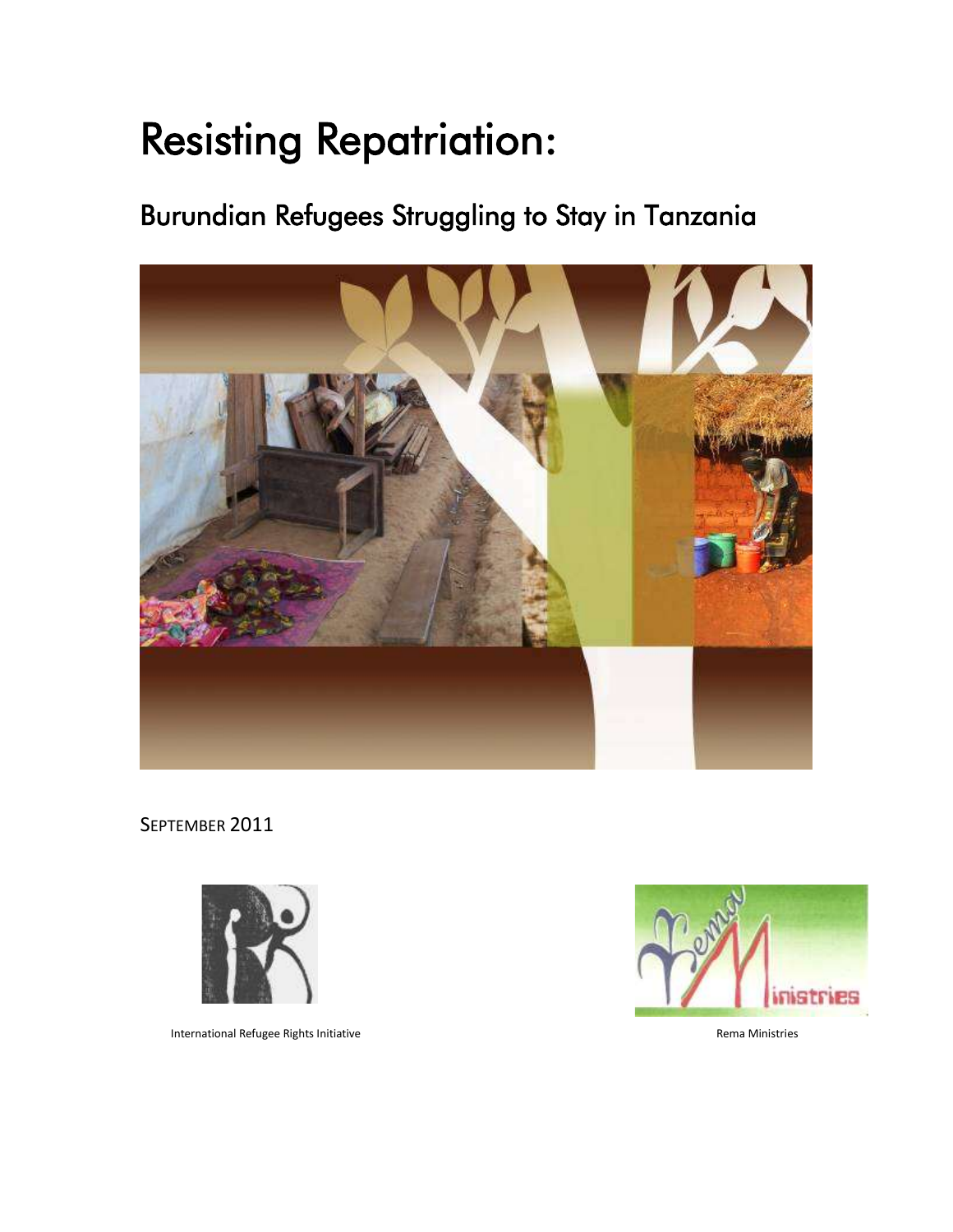# Background to the Paper

The report was drafted by Lucy Hovil and Olivia Bueno of IRRI. Deirdre Clancy of IRRI, Zachary Lomo, and staff of Rema Ministries, reviewed and edited the material and provided additional drafting. The field interviews were conducted by Rema Ministries staff. The team would like to express its gratitude to all those who participated in the production of the report.

*The International Refugee Rights Initiative would like to thank the Open Society Institute for its generous support.*

Front cover: Design Caroline Fong, to the left, a returns site in Burundi, photo by Lucy Hovil, to the right, Mtabila camp, photo by Rema Ministries staff.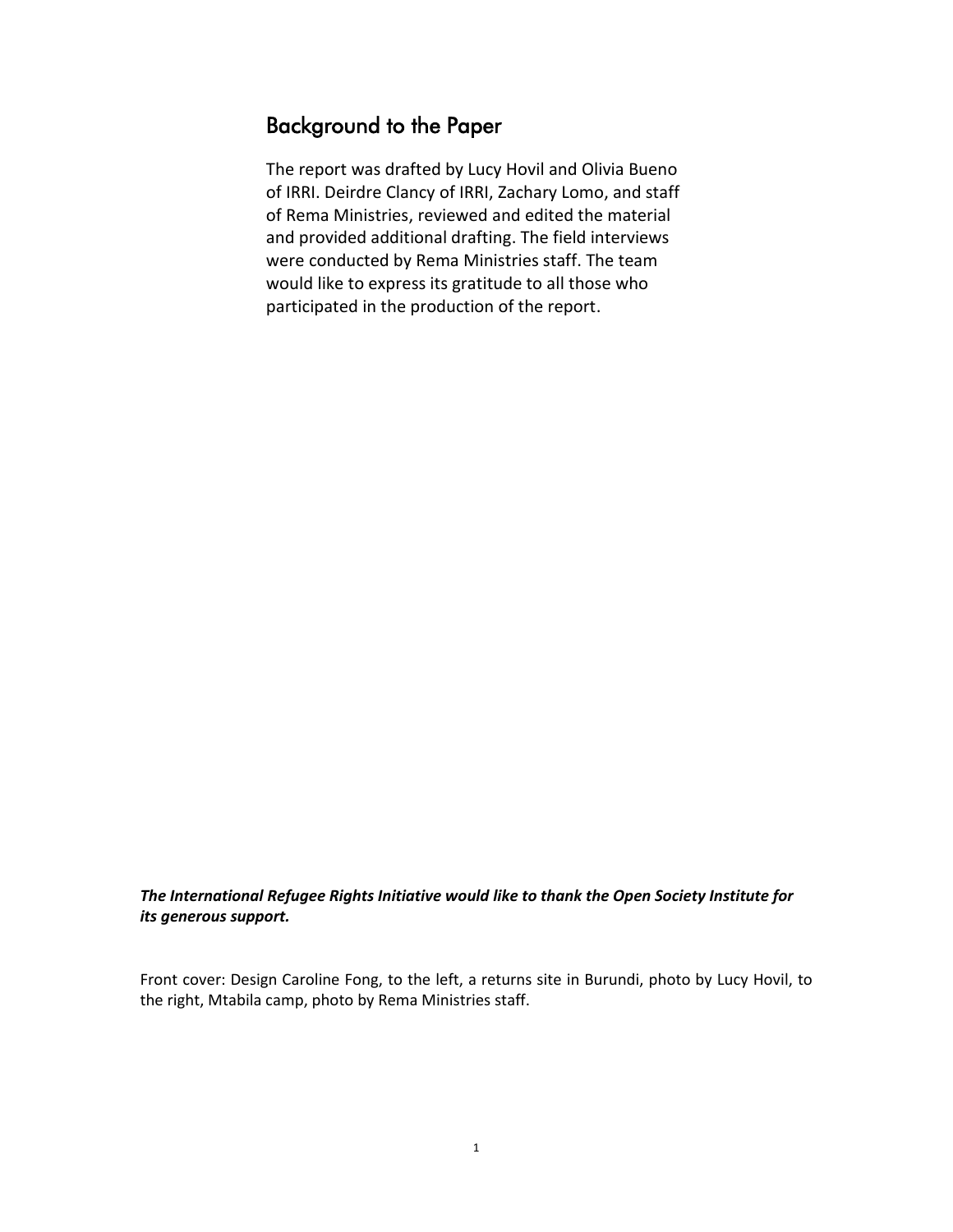#### **Introduction**

 $\overline{a}$ 

On 25 May 2011, a Tripartite Commission comprised of the governments of Tanzania and Burundi and the UN High Commissioner for Refugees (UNHCR) met in Dar es Salaam to discuss the future of repatriation efforts for Burundian refugees. The situation of approximately 38,000 refugees in Mtabila camp in the country's Kigoma region was a particular focus of the talks, which ended with a decision to close the camp on 31 December 2011.<sup>1</sup> The government of Tanzania has announced that they expect a renewed repatriation drive to start this month (September 2011) and that they are prepared to revoke the refugee status of the group "if need be."<sup>2</sup>

Refugees in Mtabila camp have been resisting return for more than two years despite significant pressure from the government of Tanzania. In May 2009, a representative of the United Nations High Commissioner for Refugees declared "[w]e are in the final year of repatriation."<sup>3</sup> Since then, numerous "deadlines" for repatriation have been announced, and services have been steadily withdrawn from the camp, giving refugees little alternative but to repatriate. Although a number of deadlines have already passed, there is growing fear among refugees that the current deadline of 31 December 2011, this time reinforced with the threat that refugee status will be revoked, is going to lead to forcible repatriation. Under international law, the return of refugees to their country of origin must be voluntary,<sup>4</sup> but in the case of Mtabila, the worsening conditions in the camp as a result of the withdrawal of assistance and restrictions on income generating activities raises not only serious questions with respect to the legality of the current effort, but also its durability and effectiveness as a long term solution.

In September 2011 the Ministry of Home Affairs and UNHCR began carrying out interviews in the camps aimed at assessing the continuing protection needs of the population.<sup>5</sup> This development is evidence of the seriousness of preparations that are underway for withdrawing refugee status through the application of the "ceased circumstances" provisions of the cessation clauses:<sup>6</sup> such investigations are typically

<sup>&</sup>lt;sup>1</sup> UNHCR, « La Commission Tripartite est tombée d'accord sur les solutions durables `a mettre en œuvre pour les réfugiés burundais de Tanzanie, » 27 May 2011.

<sup>&</sup>lt;sup>2</sup> Opening Remarks Delivered by the Minister for Home Affairs Hon. Shamsi V. Nahonda, (MP) at the 15<sup>th</sup> Meeting of the Tripartite Commission on the Repatriation of Burundian Refugees from Tanzania, Dar es Salaam, 25 May 2011, on file with IRRI.

<sup>&</sup>lt;sup>3</sup> UN Integrated Office in Burundi (BINUB), « Le HCR affirme que le dernier camp des réfugiés burundais en Tanzanie sera fermé à la mi-juin 2009, » 8 May 2009.

<sup>4</sup> See, *inter alia*, article 5, Organisation of African Unity (OAU) Convention Governing the Specific Aspects of Refugee Problems in Africa (OAU Refugee Convention).

<sup>5</sup> "Tanzania Extolled for Naturalising Refugees," *The Guardian* (Tanzania), 31 August 2011.

 $^6$  See article 1C of the 1951 UN Convention Relating to the Status of Refugees; and article I(4) of the OAU Refugee Convention Governing the Specific Aspects of Refugee Problems in Africa. The term cessation refers to the revocation or cancellation of refugee status provided for under Article 1(C) of the 1951 Refugee Convention. The cessation clause can apply following actions taken by a refugee (such as return) or as applicable to this group when an individual "can no longer, because the circumstances in connection with which he has been recognized as a refugee have ceased to exist, continue to refuse to avail himself of the protection of the country of his nationality." (UNCHR Guidelines on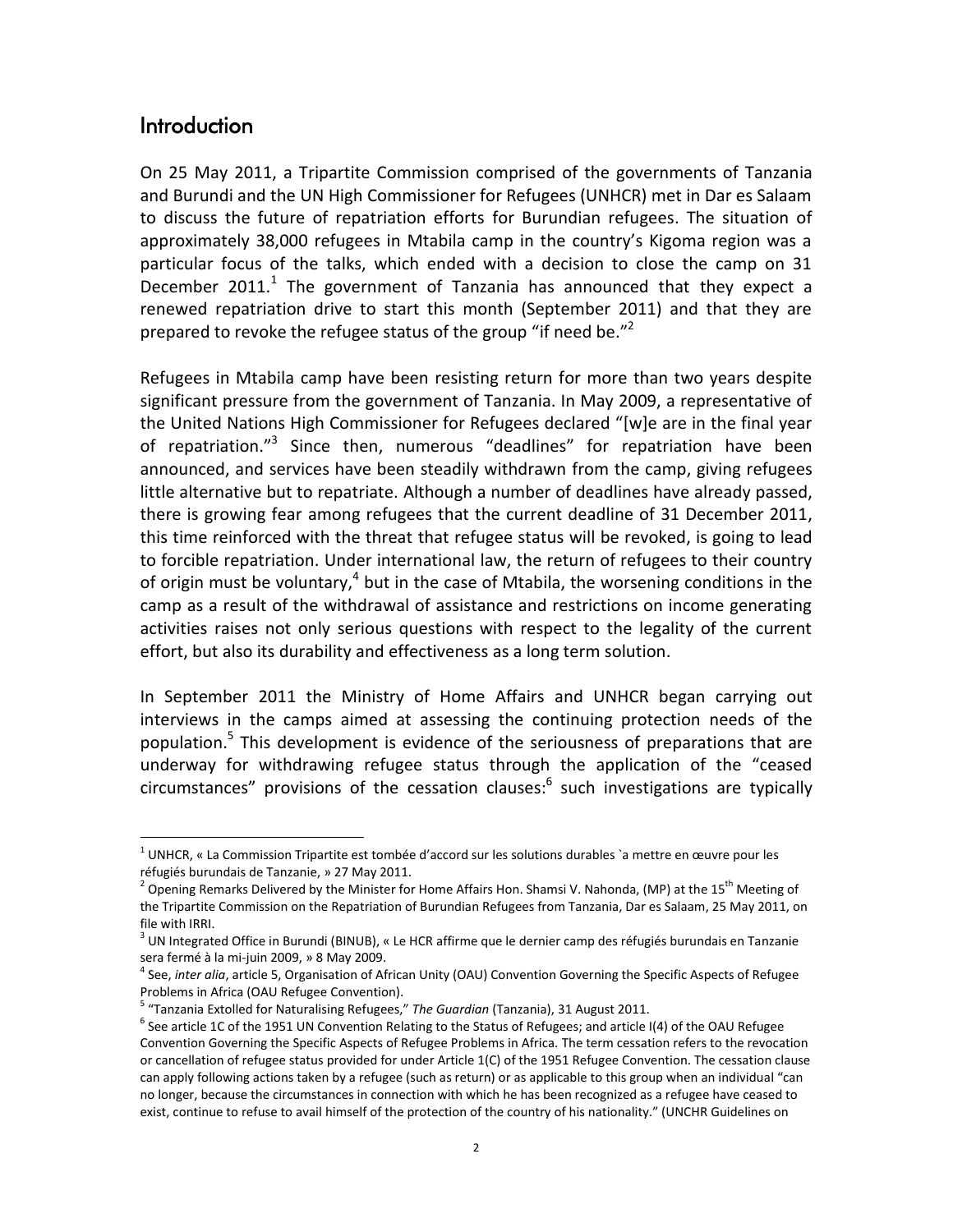carried out where cessation is under consideration or invoked. Indeed, such a process is critical to ensuring that declaring cessation *en masse* does not undermine the protection of vulnerable individuals. Since the announcement that the exercise will take place, however, informal contacts with refugees in the camp suggest that, against the background of the overwhelming pressure to return to which they are being subject, refugees have little confidence in this new process.<sup>7</sup>

Not surprisingly, these latest decisions (to close the camp, to discuss cessation formally and to carry out screening) have intensified fear and concern among the refugees. Having resisted incentives and considerable pressure to return over the past two years, these developments have done little to alter the refugees' views on the potential for safe return. They have, however, intensified feelings of marginalisation and fear.

Out of concern for this situation, in July 2011, Rema Ministries and the International Refugee Rights Initiative (IRRI) undertook an emergency mission aimed at clarifying the situation of refugees in Mtabila camp and the likely implications of its closure. The mission built on previous research published by IRRI, the Centre for the Study of Forced Migration (CSFM) and the Social Science Research Council (SSRC) in late 2008, "[Going](http://www.refugee-rights.org/Publications/2008/Going%20Home%20or%20Staying%20Home_%20Ending%20Displacement%20for%20Burundian%20Refugees%20in%20Tanzania.pdf)  [Home or Staying Home: Ending Displacement for Burundian Refugees in Tanzania](http://www.refugee-rights.org/Publications/2008/Going%20Home%20or%20Staying%20Home_%20Ending%20Displacement%20for%20Burundian%20Refugees%20in%20Tanzania.pdf)"<sup>8</sup> and of IRRI and CSFM in 2009 on the situation of Burundian refugees in Mtabila, ["I Don't](http://www.refugee-rights.org/Publications/Papers/2009/I%20Dont%20Know%20Where%20to%20Go.091709.pdf)  [Know Where to Go: Burundian Refugees in Tanzania under Pressure to Leave,](http://www.refugee-rights.org/Publications/Papers/2009/I%20Dont%20Know%20Where%20to%20Go.091709.pdf)" as well as research carried out with Rema Ministries within Burundi, which looked at the conditions for refugees returning from Tanzania.<sup>9</sup> Twenty two refugees in Mtabila were interviewed about their current circumstances and their perspectives on their future. Although the interviews cannot claim to be representative of the perspectives of all in the camp, care was taken to interview a cross section of people, both community and religious leaders and others who would not normally have been canvassed. The consistency of the views recorded bear out this approach. The consistency of the findings with both other reporting on the situation (including that of BBC) and our own previous extensive research on Burundian refugees and returnees (see above), but also on Rema Ministries' direct experience of, and continued regular contact with, life in Mtabila is additional evidence of the credibility of the findings.

International Protection: Cessation of Refugee Status under Article 1C(5) and (6) of the 1951 Refugee Convention relating to the Status of Refugees (the "Ceased Circumstances Clauses") UN doc no, HCR/GIP/03/03 10 February 2003.

 $^7$  The screening exercise was announced after our mission had already been completed, and so only informal follow up on this issue was carried out.<br><sup>8</sup> Centre for the Study of Forced Migration, the International Refugee Rights Initiative, and the Social Science Research

Council, "Going Home or Staying Home: Ending Displacement for Burundian Refugees in Tanzania," November 2008; and "I don't know where to go: Burundian refugees in Tanzania under pressure to leave." September 2009.

<sup>&</sup>lt;sup>9</sup> The International Refugee Rights Initiative, Rema Ministries and the Social Science Research Council, "Two People Cannot Wear the Same Pair of Shoes: Citizenship, Land and the Return of Refugees to Burundi," November 2011.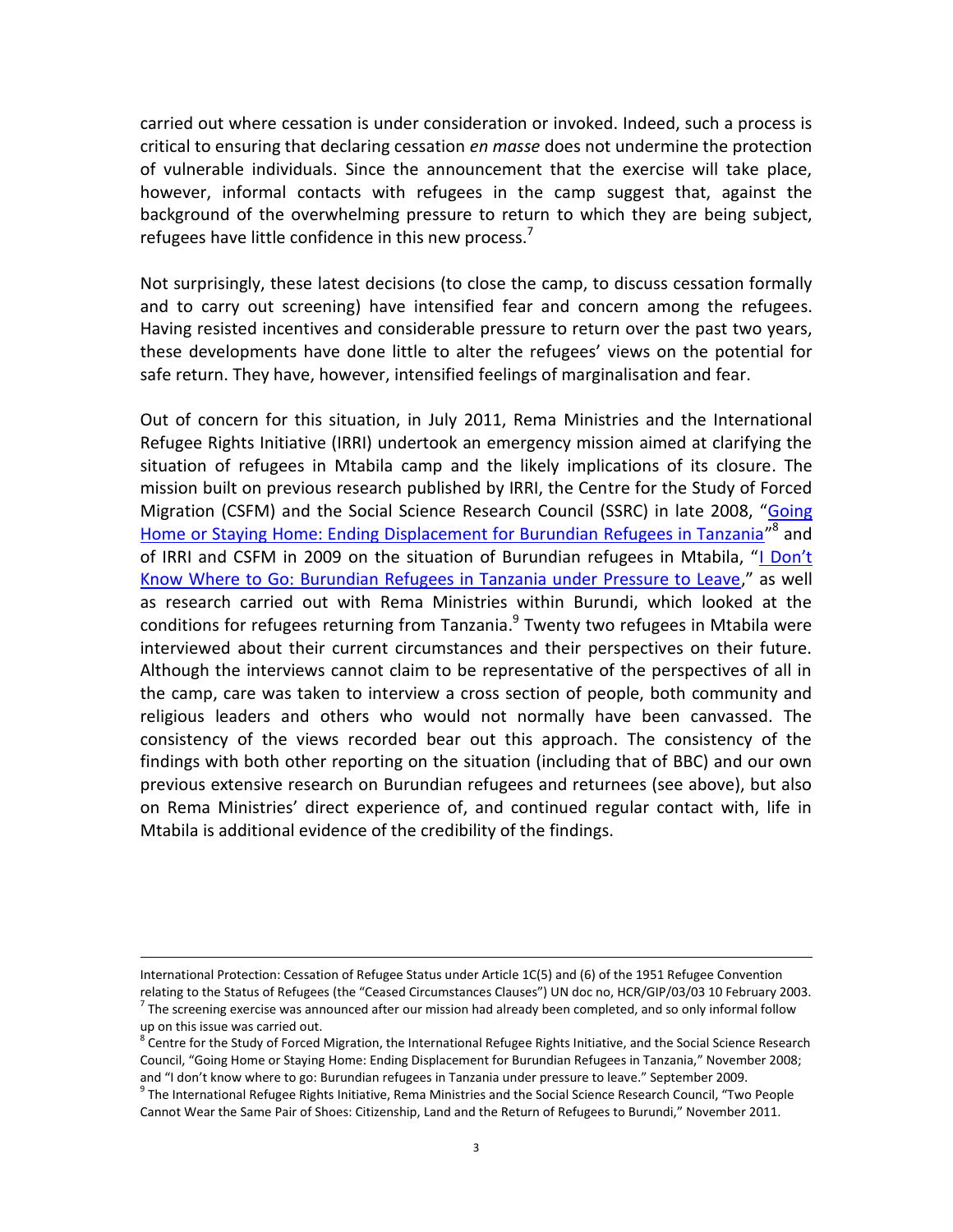### Repatriation in the Great Lakes Region

The pressure to repatriate Burundian refugees who fled in the 1990s reflects a broader trend in large-scale repatriation initiatives in the Great Lakes region. After decades of conflict, the region is seen to be in a new era of relative stability, and governments are keen to remove the refugee "burden" of the past decades. As Tanzania's Minister for Home Affairs, Shamsi V. Nahodha, said at the May Tripartite Meeting:

[the] United Republic of Tanzania has demonstrated a clear commitment in the dispensation of international obligation. It would seem logical therefore for Mtabila refugees to reciprocate this generosity of the host country by returning home. Instead, these refugees have defied all calls to return home and have become insensitive to the generosity accorded to them.<sup>10</sup>

Against a history of decades of generous support to refugees (which has come under increasing strain in recent years), the government of Tanzania is clearly frustrated that the end of the civil war in Burundi has not resulted in the dutiful return of all refugees. The Minister's statement also reflects a broader regional expectation that the end of conflicts should lead to universal repatriation. If one puts aside the fact that governance in the region ranges from poor to chronically repressive and that there is ongoing violence in many areas, the logic of repatriation makes sense: countries that in the last decade had generated large flows of refugees now appear to have reached greater stability, and it is time for everyone to go back to where they came from. After all, noone actually *wants* to be a refugee and, despite the many problems associated with "home" it is unlikely that anyone would choose to stay in a refugee camp – designed to keep you separate from the host population, existing on hand-outs that constantly remind you that you do not belong – unless there was good reason for doing so.

However, for many people across the region going home is not seen as viable: there are multiple reasons why it is suboptimal, or even dangerous, for them to return. As a result, a number of individuals and groups of refugees continue to resist return, including those living in Mtabila. As other camps in Tanzania were closed down, these refugees were all moved to Mtabila and have since chosen to contend with increasingly difficult living conditions in Tanzania rather than return to Burundi. While the group has managed to "resist" voluntary repatriation thus far, albeit at considerable cost to themselves, they are now facing a new challenge. The government of Tanzania has announced that it is preparing to terminate their refugee status<sup>11</sup> which would mean that the entire camp population would *prima facie* lose its right to stay in Tanzania (individual refugees can try to argue that they are exempt from the general declaration or can lay claim another status which would found an independent right to stay). In

<sup>&</sup>lt;sup>10</sup> Opening Remarks Delivered by the Minister for Home Affairs Hon. Shamsi V. Nahonda, (MP) at the 15<sup>th</sup> Meeting of the Tripartite Commission on the Repatriation of Burundian Refugees from Tanzania, Dar es Salaam, 25<sup>th</sup> May 2011, on file with IRRI.

 $11$  See, for example, BBC, "Imvo n'imvano", 16 July 2011.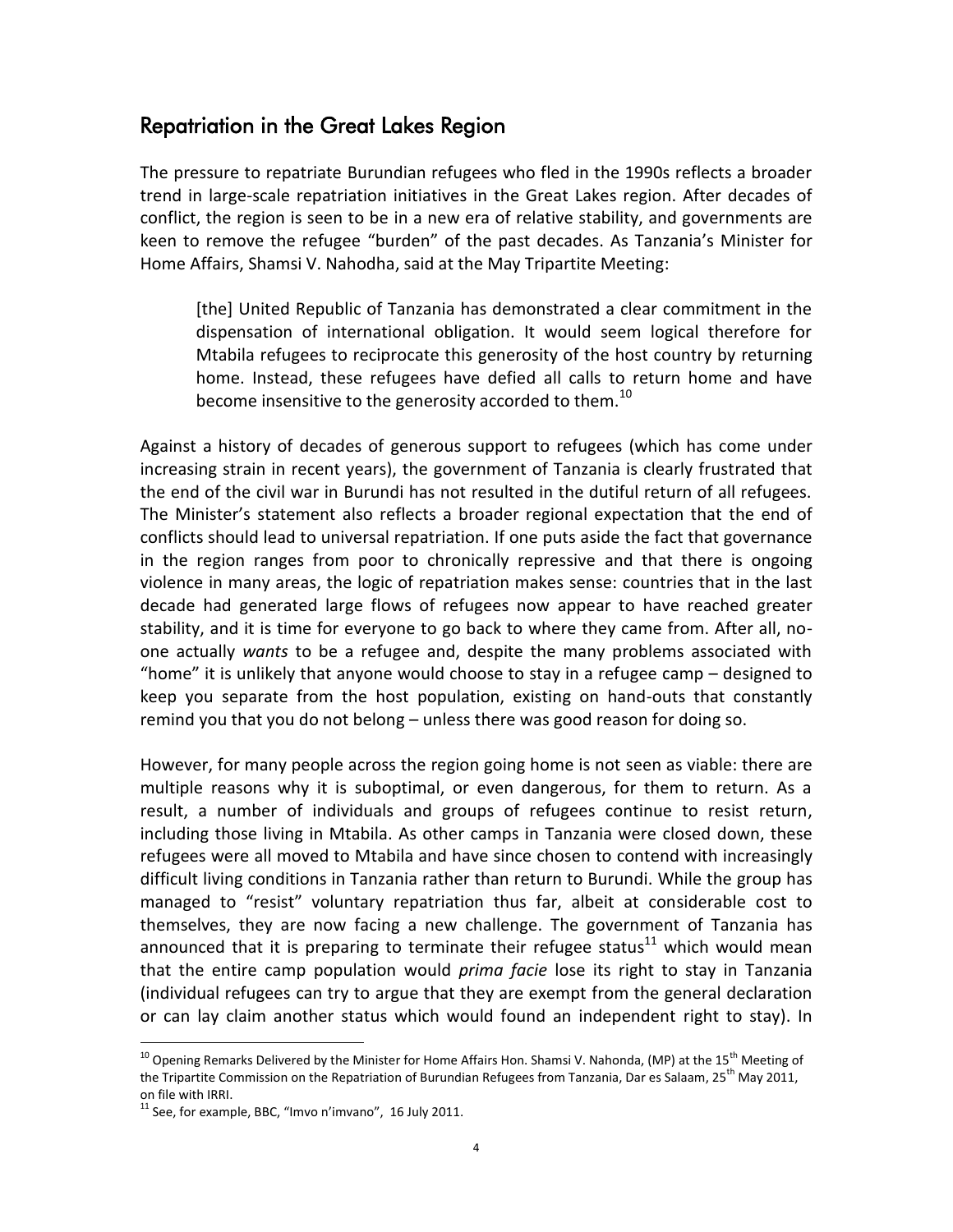addition, the camp is now officially due to close at the end of December 2011.<sup>12</sup> In a context in which alternatives to return are not being discussed, many within this group of Burundians may feel forced to choose between going home to Burundi and living clandestinely and illegally in Tanzania, becoming so-called "irregulars".

The predicament of this group is unfolding against the background of a wider process of repatriation of Burundian refugees both in Tanzania and in the region as a whole. Almost half a million refugees returned to Burundi between 2002-2009 $^{13}$  following the conclusion of a political settlement in Arusha in 2000 and subsequent moves towards the consolidation of peace. This repatriation drive was accompanied by a programme that saw more that 10,000 vulnerable Burundian refugees provided with resettlement outside the region. However, as time has passed, considerable numbers of Burundians remain, having refused the offer of voluntary repatriation. As a result, the governments of Tanzania and Burundi, together with UNHCR, have been putting in place a variety of measures to encourage and, increasingly, to put direct pressure on, refugees to return.

Burundian refugees in Tanzania generally fall into three categories: those who fled in 1972 and have been living in settlements and designated villages; those who fled in the 1990s and have been living in camps that have been steadily closed down leaving only

one, Mtabila, open; and self-settled refugees who are outside of the official assistance structures. For the past three years, the majority have been under considerable pressure from the government of Tanzania and UNHCR to return. Only the first category has been offered an alternative – the option of applying for naturalisation.<sup>14</sup>

*Nobody really knows what will happen. I cannot commit myself to saying what will happen.* 

# Findings

 $\overline{a}$ 

Our findings reveal the following:

 **Refugees are feeling under considerable pressure to repatriate.** Officially they have been told they have to register with UNHCR and "voluntarily" repatriate before 31 December. However, many said that they have been told unofficially that they will be repatriated by force if they refuse to go voluntarily.<sup>15</sup> This pressure is evidenced by the refugee's understanding that refugee status may be

<sup>&</sup>lt;sup>12</sup> UNHCR, « La Commission Tripartite est tombée d'accord sur les solutions durables à mettre en œuvre pour les réfugiés burundais de Tanzanie, » 25 May 2011.

 $13$  UNHCR, "Statistiques Démographiques du Repatriement," 31 August 2010.

<sup>&</sup>lt;sup>14</sup> See Lucy Hovil, "Naturalisation of refugees in Tanzania: A new home?" Pambazuka News, 29 April 2010,

http://www.pambazuka.org/en/category/comment/64063  $15$  Interview with refugee, Mtabila, July 2011.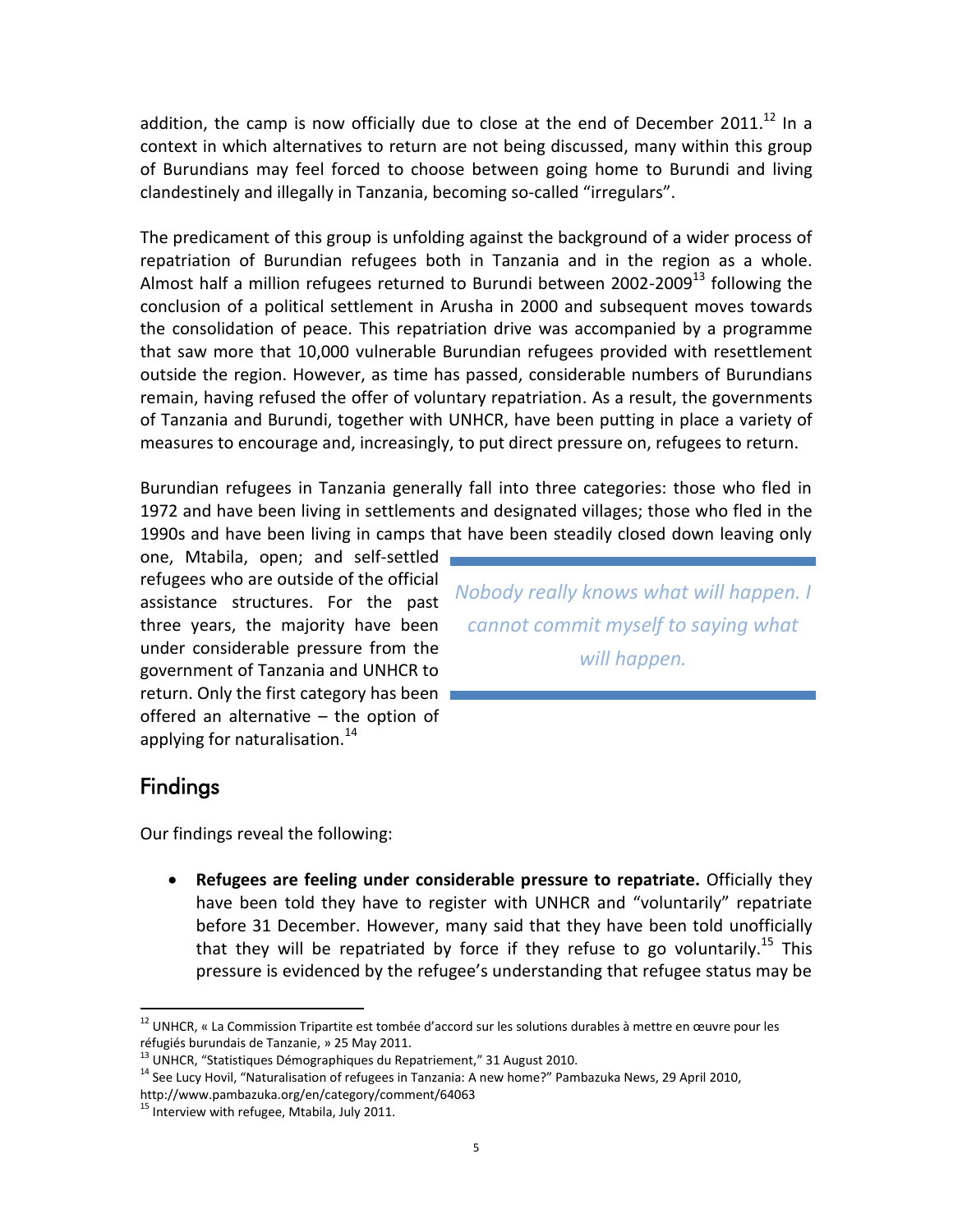withdrawn if they opt to stay, that the camp will be closed, and that services in the camp will continue to be severely limited. Of even greater concern, refugees strongly believe that Tanzanian soldiers will one day come into the camp and force them to leave – a fear that is compounded by the presence of a military base near the camp and the role of Tanzania's army in the 1996 forcible repatriation of hundreds of thousands of Rwandan refugees to Rwanda. During the interviews, many said that they believe that this will take place in September 2011, and that the land will then be turned over to the army. As one refugee said, *"We think [when we leave] the Tanzanian government will set up a barracks here, or a military base."* Although at time of writing no pushback has occurred, a wave of arrests for offences relating to violations of the Tanzanian Refugees Act 1998 were conducted in September, adding to refugee fears. Overall, therefore, refugees are living in a state of chronic uncertainty: *"nobody really knows what will happen. I cannot commit myself to saying what will happen."<sup>16</sup>*

- Refugees continue to receive basic food assistance provided by the World Food Programme. However, **refugees are unable to subsidise their rations as they are forbidden to do anything that is "income-generating".** In addition to having no right to work,<sup>17</sup> it appears that there is currently a ban on income generating activities in place, which includes any form of cultivation. As a result, thick vegetation is growing up around refugees' homesteads. It is clear that this ban is being vigilantly imposed. *"Even those who had cultivated their plots had their crops destroyed by the camp commandant*."<sup>18</sup> "*We have been forbidden to do anything that could generate any income."<sup>19</sup>*
- Refugees continue to receive basic healthcare free of charge. However, **medical provisions are minimal** – or even, at times, non-existent – with most medicine being sold by middlemen putting pressure on those who have little disposable income: *"when I am sick I go to the clinic, but they never have sufficient drugs."<sup>20</sup>* Increasing restrictions on livelihoods have left refugees less able to cope with the deficits in the system. For example, in a context where income generating activities are banned, and where refugees are not allowed to move outside the camp environs to where the market is less subject to manipulation by the unscrupulous, purchase of medication can be difficult.
- **Camp authorities have shut down schools which had previously been available to refugee children in the camp.** The closure of all formal educational facilities was announced in 2009, although in June 2010 an agreement with the Ministry

<sup>&</sup>lt;sup>16</sup> Interview with refugee, Mtabila, July 2011.

<sup>&</sup>lt;sup>17</sup> The Tanzanian Refugees Act, 1998 does provide, in theory, for the issue of work permits to refugees "who qualify"  $(section 32).$ <sup>18</sup>

 $3$  Interview with refugee, Mtabila, July 2011.

<sup>&</sup>lt;sup>19</sup> Interview with refugee, Mtabila, July 2011.

<sup>&</sup>lt;sup>20</sup> Interview with refugee, Mtabila, July 2011.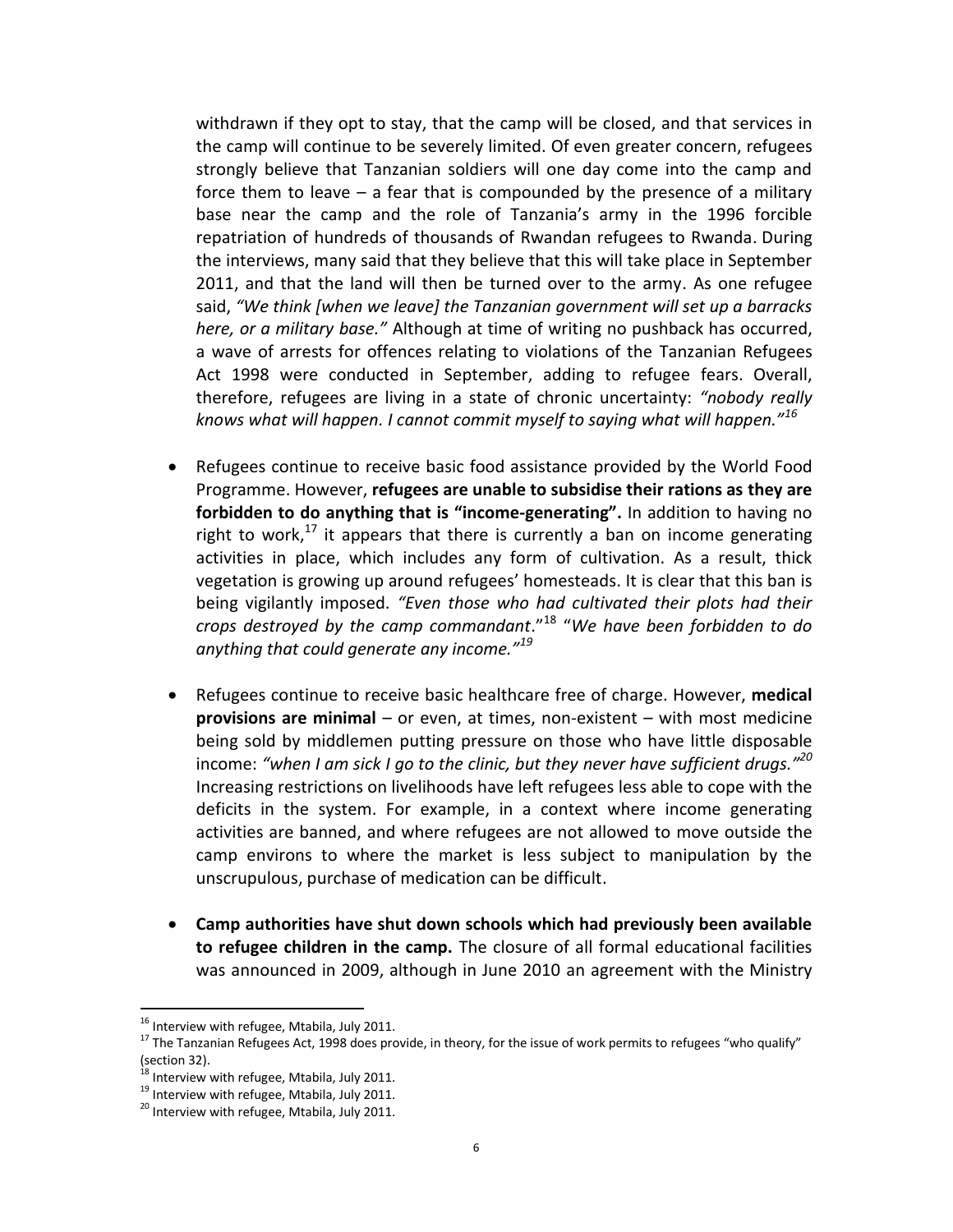of Home Affairs was reached to allow informal educational activities to continue. $^{21}$  However, those interviewed told of efforts to provide alternative schools being labelled "illegal" and shut down by the authorities when discovered. Both the denial of access to formal primary education and any policy which would prevent informal efforts fill the gap violate the fundamental right of children to basic education. It also contributes to the perception that this small piece of Tanzanian land increasingly exists outside of national and international law.<sup>22</sup> Many families are suffering the social consequences associated with children having nothing to do.

- **In addition to practical restrictions on refugee livelihoods, it is clear that restrictions on freedom of expression are adding to the climate of fear**, as evidenced by the clandestine way in which the interviews had to take place during our research. Sensitivities are extremely delicate. Events that took place on World Refugee Day when a delegation of government, UN and NGO personnel came to Mtabila confirm this. Apparently a refugee choir sang a song that included the words, "we did not pay money to become refugees, it is not a blessing for anybody". Officials from the government of Tanzania took the view that this song was insulting and undermined the theme of the day ("the future of our lives resides in our own country"). As a result, the choir was banned from singing any more songs and its members were summoned to the camp commandant to explain themselves. $^{23}$  If singing songs of mild protest is treated almost as a criminal offence, it is understandable that refugees believe that they will not be permitted to freely express their opposition to return if cessation is declared.
- Exacerbating the restriction on livelihoods in the camp is the fact that **refugees have no freedom of movement**. Tanzania law prohibits refugees from travelling more than four kilometres outside the camps. Refugees reported that they were able to move a short distance out of the camp if they paid a bribe to the police. Some refugees cannot afford to pay this. In September 2011, up to 200 refugees from Mtabila were arrested by Tanzanian authorities accusing them of leaving the camp and committing other offences under the Tanzanian Refugees Act, 1998, such as casual labouring without permit. At time of writing, it is understood that the majority of those initially arrested were eventually released on bail and that some legal aid was provided by an NGO supported by UNHCR.<sup>24</sup> Others, however, continue to remain in detention. Some of those detained were arrested in the 4km zone around the camp in which refugees understood they were legally permitted to circulate. Others were arrested from inside the camp

 $^{21}$  UNHCR and DANIDA, Evaluation of the Protracted Refugee Situation for Burundians in Tanzania, October 2010.

<sup>22</sup> See, *inter alia*, Section 31 (1) of the Tanzanian Refugees Act, 1998.

<sup>&</sup>lt;sup>23</sup> Interview with refugee, Mtabila, July 2011. This was also reported on the BBC Kirundi service: "Imvo n'imvano", 16 July 2011.

 $24$  Correspondence with NGO representatives, September 2011.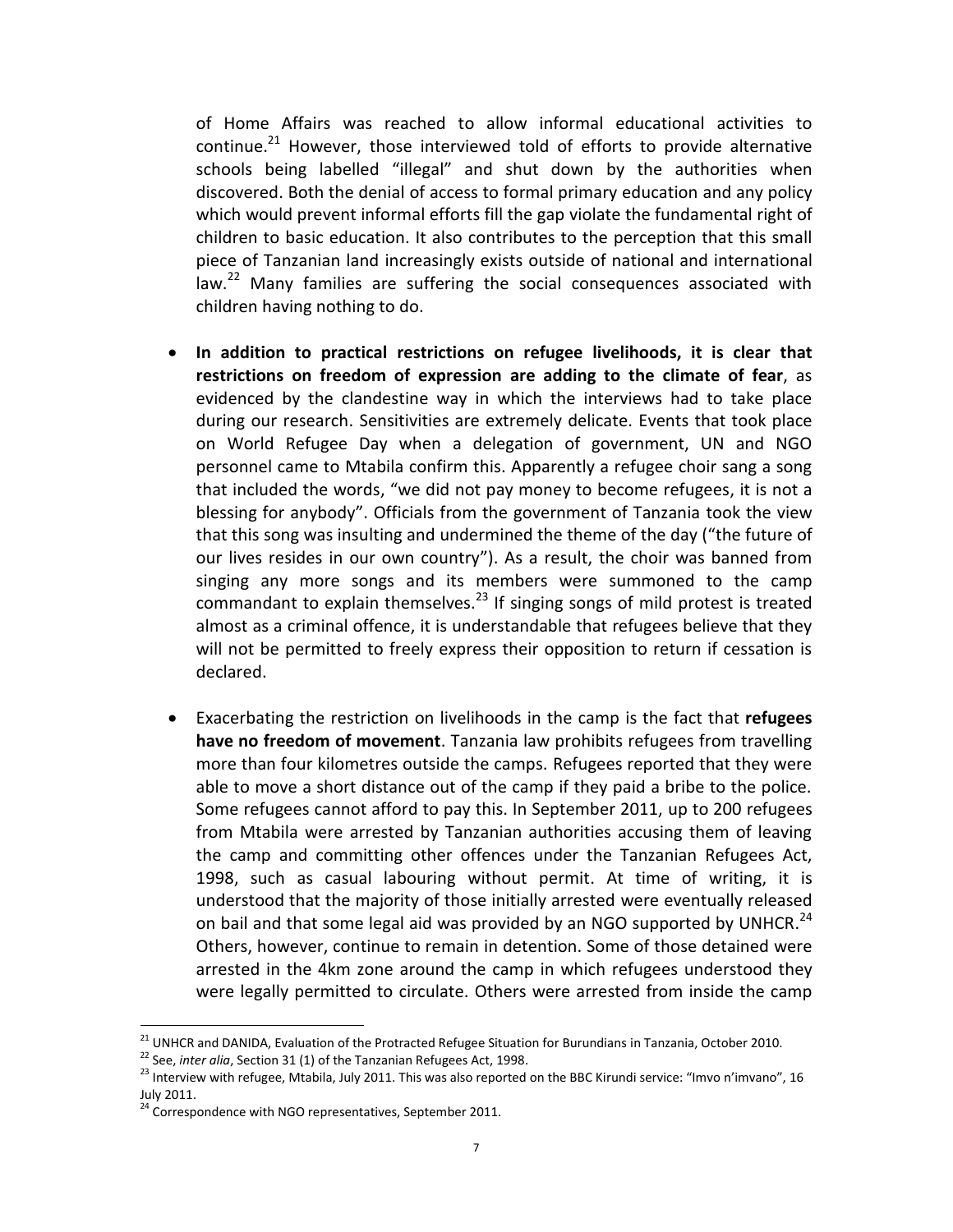further to a "lock-down" of the settlement by police.<sup>25</sup> Refugees are fearful of visiting detained relatives as the detention sites are outside the camp perimeter concerned that they might also be arrested (it is understood that this may have in fact occurred in a number of instances). Refugees are also concerned that detainees may be returned to Burundi. Most of all, the incident has intensified the environment of fear and intimidation, with confusion surrounding the basis and motivation for the arrests, the manner of the arrests and the subsequent treatment of the detainees.

 Refugees expressed **concern that fears about security in the camp were driving the push for repatriation,** with rumours that the government of Burundi's interest in promoting repatriation was being driven by allegations that the opposition *Forces Nationales de Libération* (FNL) were operating in the camp. Refugees were at pains to indicate that although there was political mobilisation on both sides of the political divide (pro-government *Conseil National pour la Défense de la Démocratie–Forces pour la Défense de la Démocratie* (CNDD-FDD) and FNL), only a small number of refugees were engaged.

#### Why the resistance to return?

It is clear from the above that refugees are being subjected to a significant range of measures pushing them towards home. In addition, the choice to leave Tanzania has

been made more attractive by increasing repatriation grants from US \$50 to US \$180. These efforts have, however, met with little success. The overwhelming majority of those in the camp still continue to resist return.

*They don't understand. We have a security problem not a financial problem.* 

So why do they continue to refuse to repatriate? The answer to this question revolves around reintegration prospects. Problems relating to the hardships associated with returning to Burundi are an important factor, specifically re-accessing land or meaningful income generating activities. There is an awareness that many who have returned to Burundi are now living in chronic conditions as they have been unable to reclaim their land. As one man said, "*What I want is that peace may prevail in [Burundi] and that I can get back all my properties and wealth that I left behind*."<sup>26</sup> A recent visit to one of the return sites in Burundi confirms the fears that many have. In the words of one returnee: *"What we want the government to do to us is to allow us to go back to Tanzania because it is hard to live in this peace village."*<sup>27</sup> Indeed, a local government official in the area told researchers that some returnees have been requesting passes to

 $^{25}$  Testimony received by phone by authors, 21 September 2011.

<sup>&</sup>lt;sup>26</sup> Interview with refugee, Mtabila, July 2011.

 $27$  Interview with a returnee in Nkurye peace village, August 2011.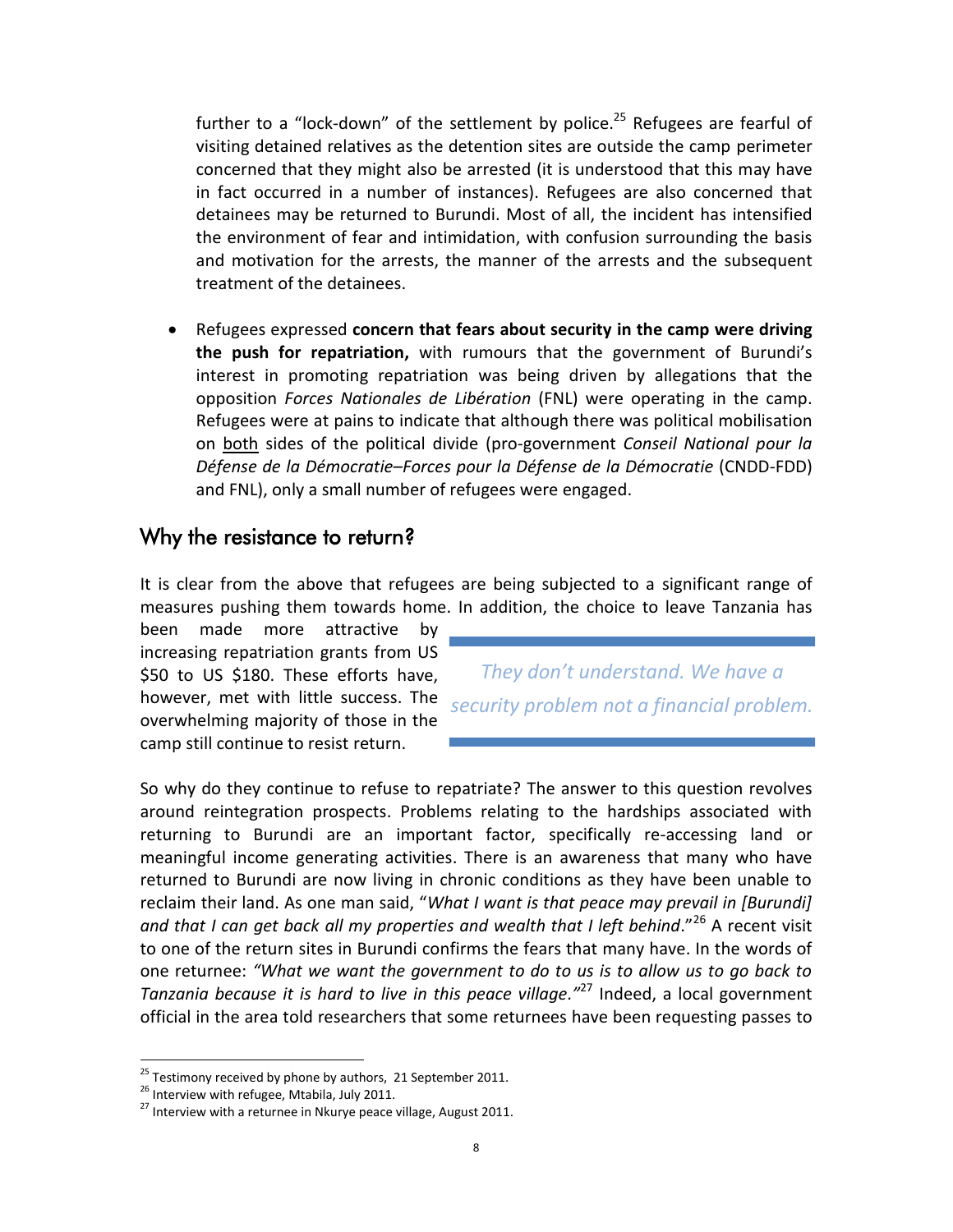go back to Tanzania where they would have more economic opportunities.<sup>28</sup> Refugees are highly aware of the challenges that continue to face those who return to Burundi: movement in and out of Mtabila might be highly restricted, but the flow of information between Burundi and the camp continues to circulate regardless. Although not mentioned by those interviewed, it is also possible that some refugees are also hoping that there may be a possibility of resettlement or family reunification outside the region in the future if they are able to eke out their presence in Tanzania a little longer: over ten thousand vulnerable Burundians were resettled by UNHCR in recent years.

First and foremost, however, interviewees pointed to political and security concerns preventing return. As one interviewee said, "*they don't understand. We have a security* 

*problem not a financial problem*."<sup>29</sup> Specifically, many of those interviewed talked about the extent to which there is an association of guilt with those still in exile: *"I am afraid to repatriate because I fear for my life. It has been said that the people that are still in exile are in the opposition and do not support the government."*<sup>30</sup> Another talked of how he had heard that *"people say the refugees from Mtabila* 

*If I repatriate I will be killed because the authorities that rule the country today think that whoever did not repatriate before is on the side of those who are in opposition…* 

*camp are the ones causing problems in Burundi. Therefore the government of Burundi is asking that we be repatriated by force so that it may have peace."*<sup>31</sup> One woman said, *"if I repatriate I will be killed because the authorities that rule the country today think that whoever did not repatriate before is on the side of those who are in opposition, those who fight the government."*<sup>32</sup> *"I think that those who killed my parents will also kill me if I return."<sup>33</sup>*

These fears have been exacerbated by the fact that unsigned papers have apparently been circulating in the camp threatening refugees in association with decisions regarding repatriation. Refugees reported that some of the papers (assumed to have been written by pro-FNL elements) tell refugees that they will be killed if they return to Burundi, while others (assumed to have been written by pro-CNDD-FDD elements) tell refugees that those who refuse to return will be killed. Our researchers were unable to access copies of such documents or verify the details of these threats. However, the multiple testimonies received demonstrate the extent to which the question of refugee

<sup>&</sup>lt;sup>28</sup> These passes are used in lieu of a passport to move across the border. Informal conversation with local government official, Kayogoro Commune, Burundi, August 2011.

<sup>&</sup>lt;sup>29</sup> Interview with refugee, Mtabila, July 2011.

<sup>&</sup>lt;sup>30</sup> Interview with refugee, Mtabila, July 2011.

<sup>&</sup>lt;sup>31</sup> Interview with refugee, Mtabila, July 2011.

<sup>&</sup>lt;sup>32</sup> Interview with refugee, Mtabila, July 2011.

<sup>&</sup>lt;sup>33</sup> Interview with refugee, Mtabila, July 2011.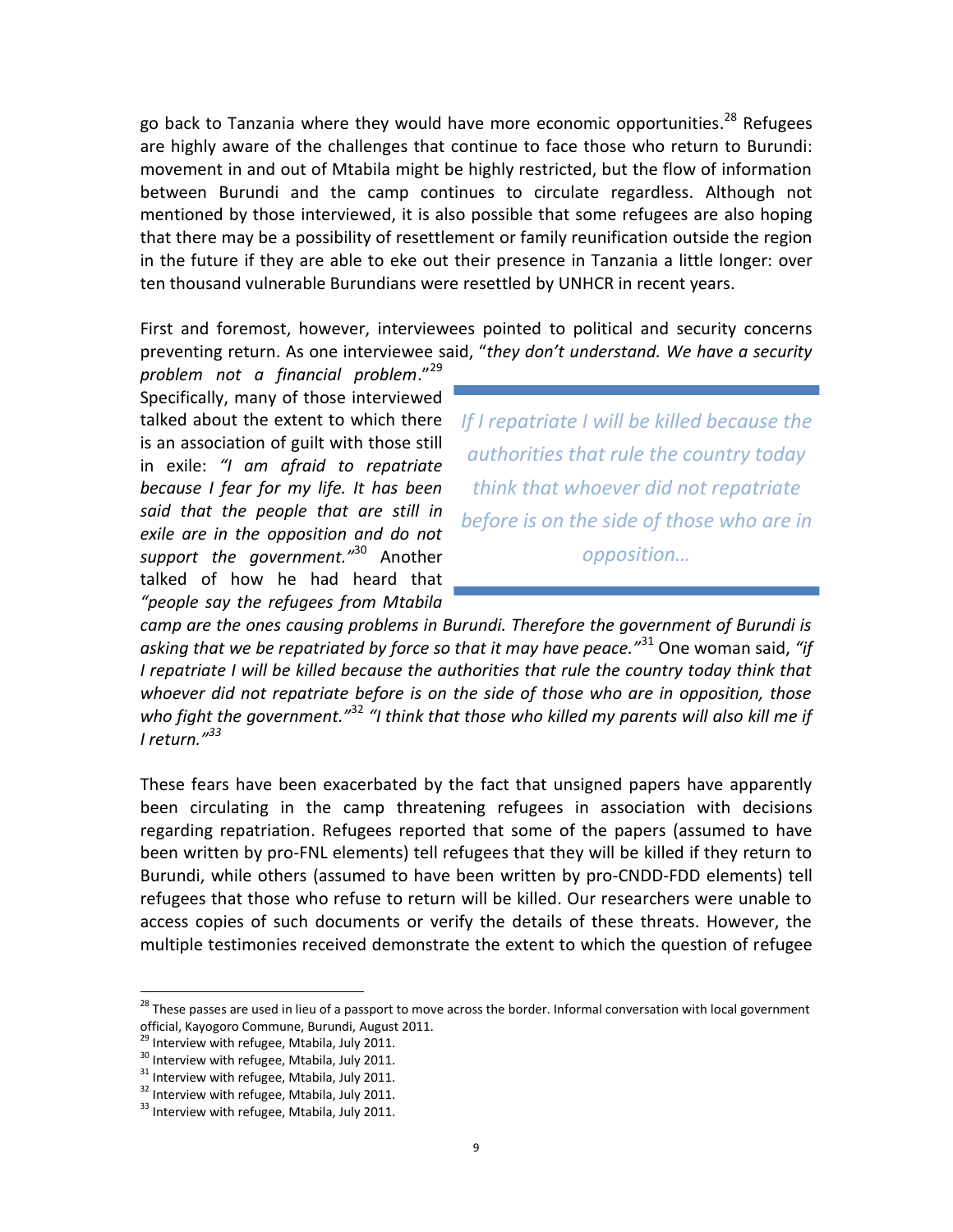return is deeply politicised at both an individual and collective level, with implications for life in both Tanzania and Burundi.

## In conclusion

For these refugees, remaining in the camp is chronically suboptimal. Yet, despite extraordinary push factors towards return to Burundi, they judge that Mtabila represents their best hope for survival. For as long as they remain refugees, the host government and the international community is obliged to protect them on the basis of that status. Once they have returned to Burundi they will disappear into a country struggling to recover from decades of violence, economic neglect and land shortages, and dominated by unresolved and exacerbating political tensions. As a result, fear of forced premature return to Burundi was palpable in the camp during the research, and it is clear that more needs to be done to engage with the security and political stability fears of the refugees with regard to return. Ultimately, it is imperative that policy decisions made at a local and international level reflect the need to continue to protect those who have a well founded fear that losing their refugee status will expose them to serious harm.

# Recommendations

- **Repatriation should be carried out only on a voluntary basis.** Refugees must be protected against forced return in line with the fundamental principle of nonrefoulement. It should be noted that breaches of non-refoulement can be committed either directly through forced removal or indirectly through the creation of conditions which make remaining in exile impossible (often called constructive refoulement). In addition to these legal obligations, there are practical reasons for policy makers and governments to seek to ensure that repatriation is voluntary – involuntary returns are likely to be less sustainable.
- **The decision to return or not to return home is something that must be made without pressure from others, be they the authorities or the refugee's own community.** In this regard, it is important that UNHCR and the Tanzanian authorities make every effort to ensure that individuals and individual families are given an opportunity to express their views on return directly and freely.
- Although international refugee law does contain provision for cessation of refugee status, and those who no longer enjoy refugee status may legally be returned to their countries of origin, **the process of applying cessation must be accompanied by due process protections**. It is clear that many in the group believe that they have well founded fears about return to Burundi. They must have an opportunity to present their cases for continued protection, as well as the possibility to appeal any decision to cease their status as refugee. It is also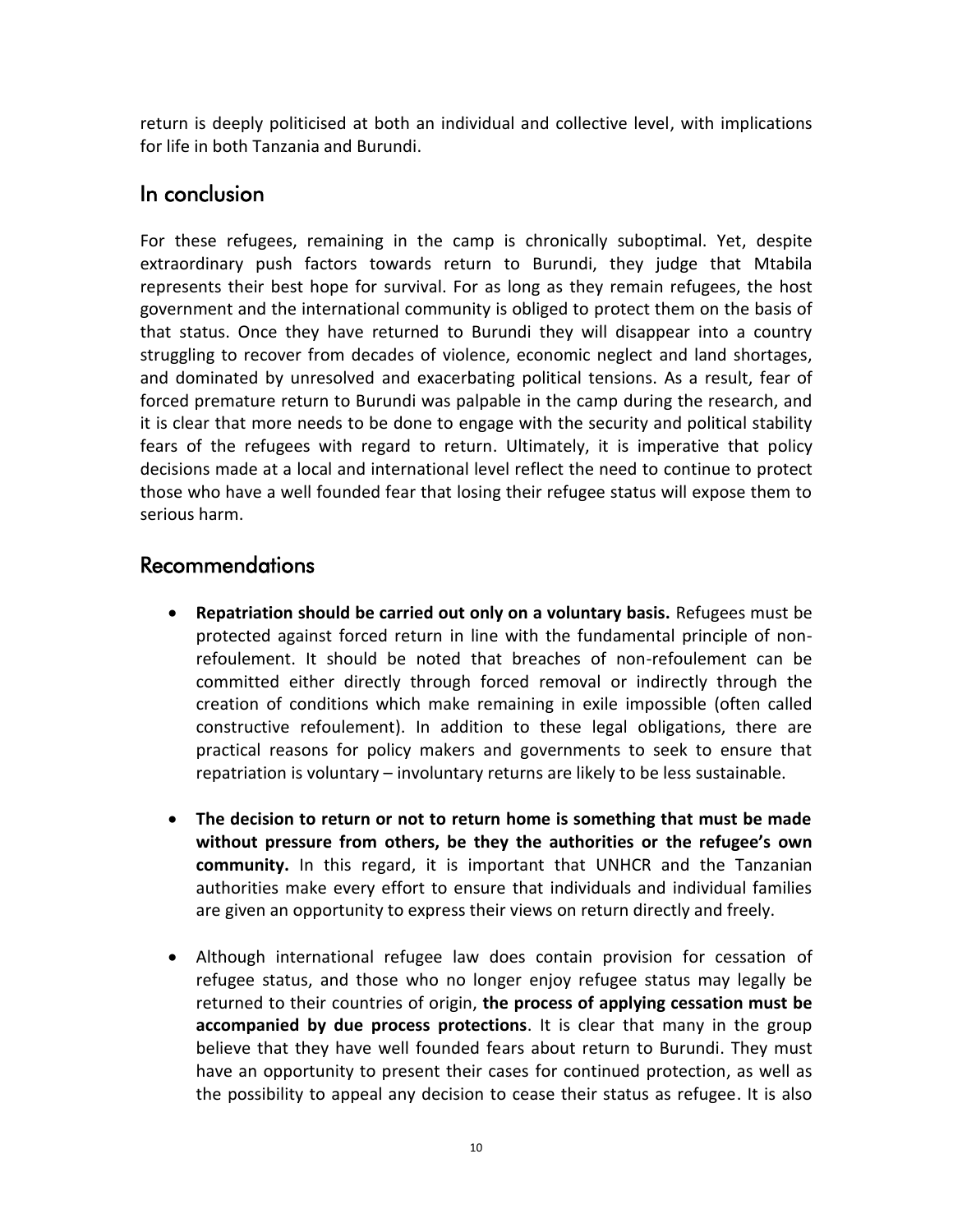critical that refugees have information about, and confidence in, the process surrounding the assessment of their protection needs and any appeal mechanism. The government of Tanzania continues to be legally obliged to provide protection to refugees who have a continuing need for international protection.

- **Promotion of repatriation must address refugee fears**. The factors that are impeding their return are, in the words of one refugee, primarily ones stemming from a "political problem". Therefore promotion of repatriation must address political concerns. The government of Burundi might take steps to address this by combating publicly the refugee perception that they may be seen as opposition simply on the basis that they have spent many years in exile and by promoting dialogue with, and inclusion of, opposition voices – including returnee voices – in government.
- **Alternatives to repatriation must be explored.** The government of Tanzania and the UNHCR should explore alternatives to repatriation, such as local integration which has been pursued with other groups of Burundian refugees, and resettlement, where appropriate. In particular, there needs to be an exploration of the possibilities that may exist for applying the framework of the East African Community (EAC), including the regulations surrounding the rights of residence and establishment created by the Protocol on the Establishment of the East Africa Common Market, which came into force in July 2010. Refugees in Mtabila are not only citizens of Burundi but also citizens of the EAC. It is possible also that a small number of refugees may have acquired Tanzanian citizenship during their time in the country or may have become eligible to apply for consideration for naturalisation as prescribed by Tanzanian law (rather than under the special scheme which was created for Burundian refugees who arrived in 1972). $34$
- **Additional humanitarian and development assistance for returnees and monitoring of their reintegration.** Although refugees pointed primarily to political considerations in describing their unwillingness to return, it is clear that the humanitarian and reintegration situation for returnees in Burundi is problematic. Indeed, many of the problems outlined in our original research in Burundi of the return of this population remain relevant, including a lack of resources for returnee reintegration; the length of time it is taking to reclaim/gain access to land; and the huge practical challenges of reintegration after decades in exile. UNHCR must be adequately supported to effectively monitor returns to Burundi, especially if a decision is made to apply cessation and return is involuntary for many.

<sup>&</sup>lt;sup>34</sup> For a discussion of Tanzanian law on citizenship and refugees, see IRRI, SSRC and the Centre for the Study of Forced Migration, "Going Home or Staying Home? Ending Displacement for Burundian Refugees in Tanzania," November 2008 at p, 38.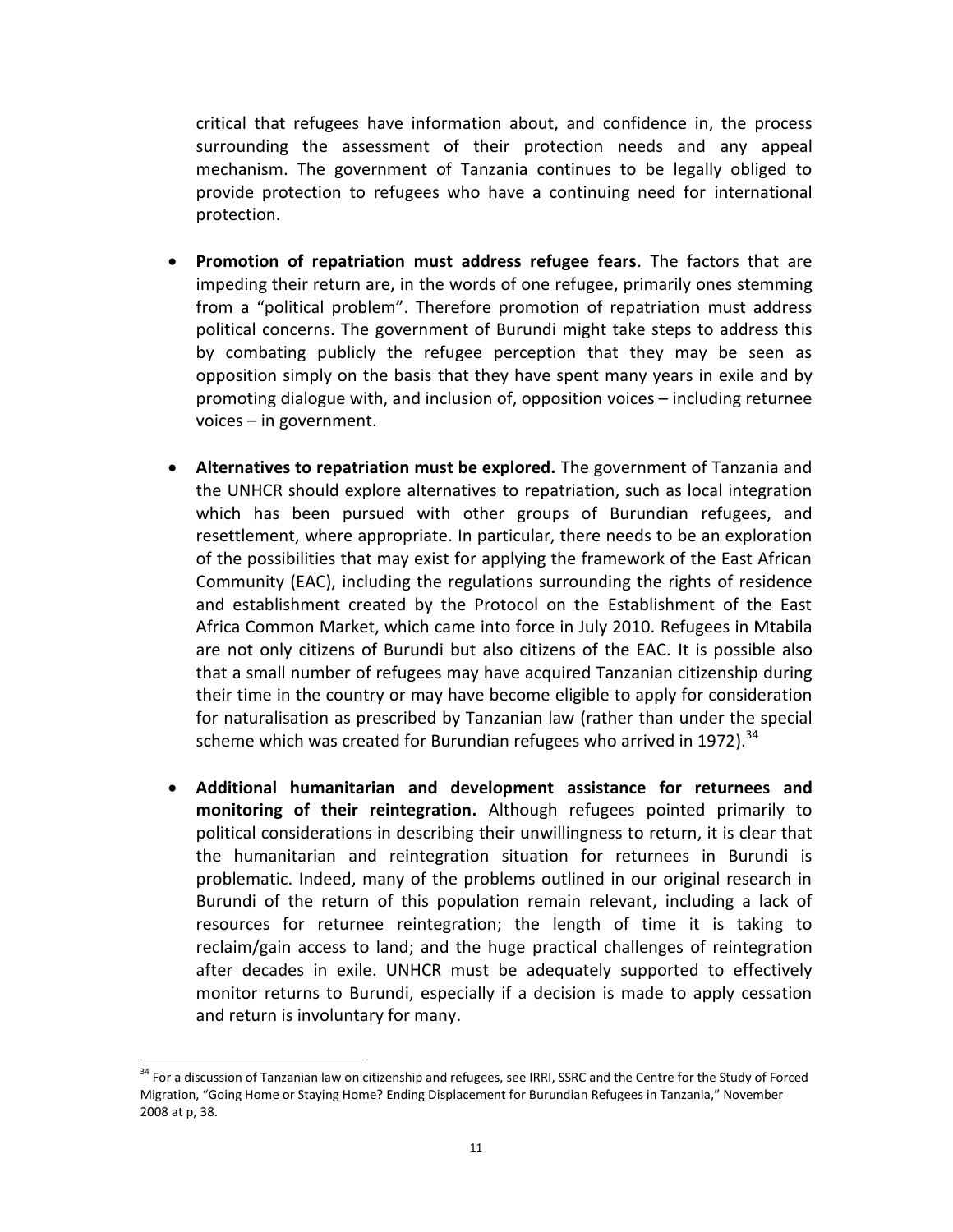- **To the extent that security concerns might be driving the push for repatriation, these should be addressed at an individual and community level.** Further to a more detailed assessment of the nature of the insecurity that may be facing refugees, the so-called ladder of options model for operationalising refugee security might be engaged.<sup>35</sup> This could include a range of measures from capacity building with refugee communities and monitoring to screening and the prosecution of individuals involved in violence. As a starting point, however, it should be pointed out that a reduction in the level of fear and vulnerability existing in the camp will contribute to enhancing security. Clarity about process and procedures surrounding the application of the cessation clauses and resumption of the protection of basic rights is likely to alleviate some of the tensions and make it harder for those who may wish to exploit refugee apprehensions for their own gain.
- Related to the above, the detention of large numbers of refugees is a matter of concern and only contributes to the heightening of tensions in the camp and the potential for further insecurity. **Refugees who are detained must be advised of the basis for their detention**, including the offences with respect to which they are under investigation or charge, whether under the Tanzanian Refugee Act, 1998 or any other law. Remand in custody must be subject to review, in line with the requirements of Tanzanian law and refugees must have an opportunity to contest the charges against them. Access to places of detention by UNHCR and its provision of necessary assistance, as the internationally mandated organisation with responsibility for the protection of the rights of refugees, must be permitted. This is particularly critical where family may not be able to visit due to movement restrictions. Any decision to remove or deport an individual must be in line with the principle of *non refoulement* under international law. It should also be recalled that Tanzanian law requires that an order for deportation be communicated in writing and provides for an opportunity for review. Effective legal aid must be provided to those who are subject to trial, detention or any order for deportation; lawyers must be permitted full access to their clients; and family visits must be permitted.
- In the light of the fears that are being expressed about the possible motivation behind the mass arrests, which come at a time of particular apprehension, **it is vital that both the Tanzanian authorities and UNHCR engage with the refugee community to provide clear information** about how the matter is being handled and, in particular, whether there have been changes to the movement and other activity restrictions that currently exist  $-$  or, indeed, the policy relating to enforcement of those restrictions.

<sup>&</sup>lt;sup>35</sup> For a more detailed discussion see Chapter 6 "Refugee Security: Whose Responsibility?" in Lawyers Committee for Human Rights, *Refugees Rebels and the Quest for Justice,* 2002.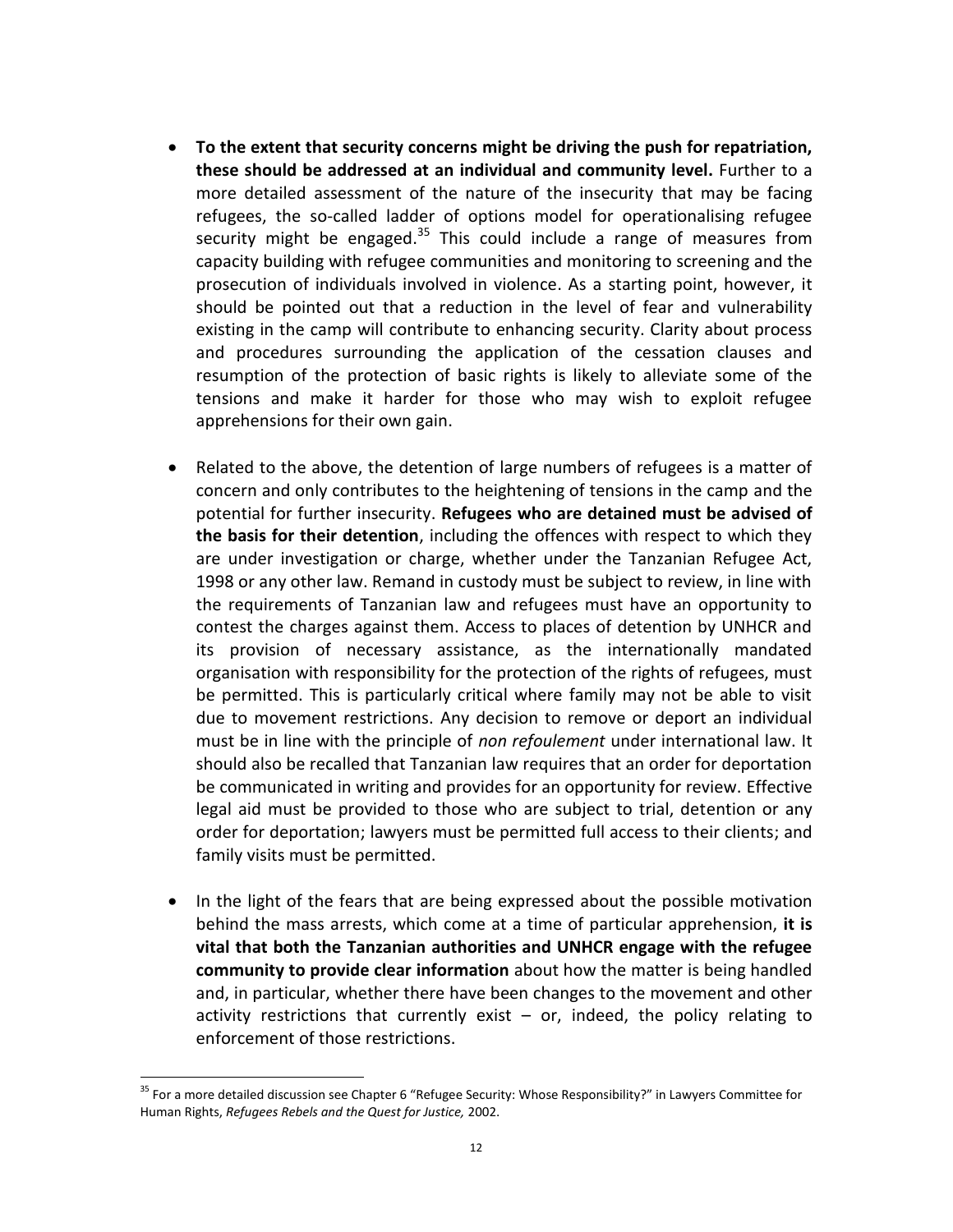**The humanitarian needs of refugees must be addressed.** Refugees must be given adequate assistance as long as they remain in Mtabila and also permitted to engage in income generating activities where appropriate to supplement subsistence. It should be recalled that restricting the self-sufficiency of refugees also impedes opportunities for successful return when conditions allow. In particular, education of children must urgently resume, and the government of Tanzania must account for why it has been impeding education in violation of the rights of the children concerned at both Tanzanian and international law.